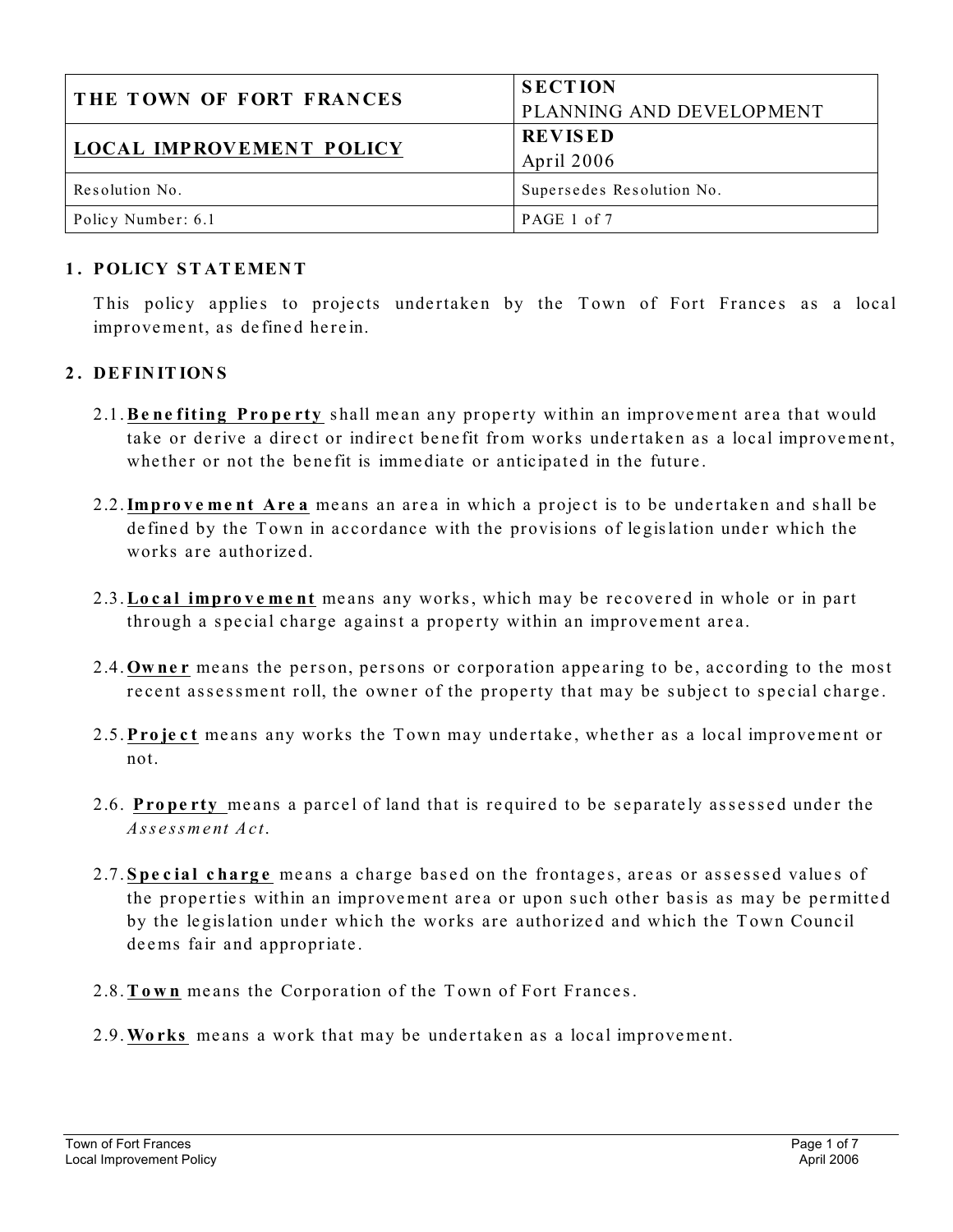## **3 . PURPOSE**

Local improvements may be initiated under the authority of the Municipal Act, 2001 S.O. 2001, Chapter 25. The purpose of this policy is to provide criteria for the use of this authority and to set out the manner in which the Town will administer local improvements.

## **4 . ADMIN IS T RAT ION**

- 4.1. Works paid for or constructed in whole or in part by one or more developers under the terms of one or more servicing agreements between the Town and the developers shall generally not be considered as local improvements.
- 4.2. Works not servicing residential properties shall generally not be undertaken as local improve me nts.
- 4.3. Notwithstanding sub- section 4.2, non-residential property may be specially assessed when a project is undertaken as a local improvement.
- 4.4. Generally, where a project is required to provide service to a property or group of properties, the full cost of the project, other than those costs to be borne by the Town, shall be specially charged to each benefiting property.
- 4.5. Works to be processed as a local improvement shall be implemented by petition as provided for in Section 6 of Ontario Regulation 119/03. Where an expression of interest is received for certain works, the following procedures shall be followed (See Schedule "A" for legislated responsibilities):
	- 4.5.1. Projects initiated prior to August  $31<sup>st</sup>$  in any given year will be considered for inclusion in the budget for the next following year. Projects initiated after August  $31<sup>st</sup>$  will be deferred for consideration in the budget for the year after next.
	- 4.5.2. Property owners expressing an interest in a local improvement shall be advised as to the likely scope of the works, and shall be required to present evidence of similar interest (see Schedule "B"), on the part of the majority of property owners likely to be affected. Any change in the number of owners required to form a majority which results from subsequent revisions to the scope of the works shall not invalidate any part of this procedure.
	- 4.5.3. An initial report shall be submitted to Council, through the appropriate executive committee. The report shall include details of the expressions of interest in the project, a description of the work, the affected properties and any pertinent financial information, available at the time , and a re comme ndation that information re lative to the works be circulated to all of the property owners affected.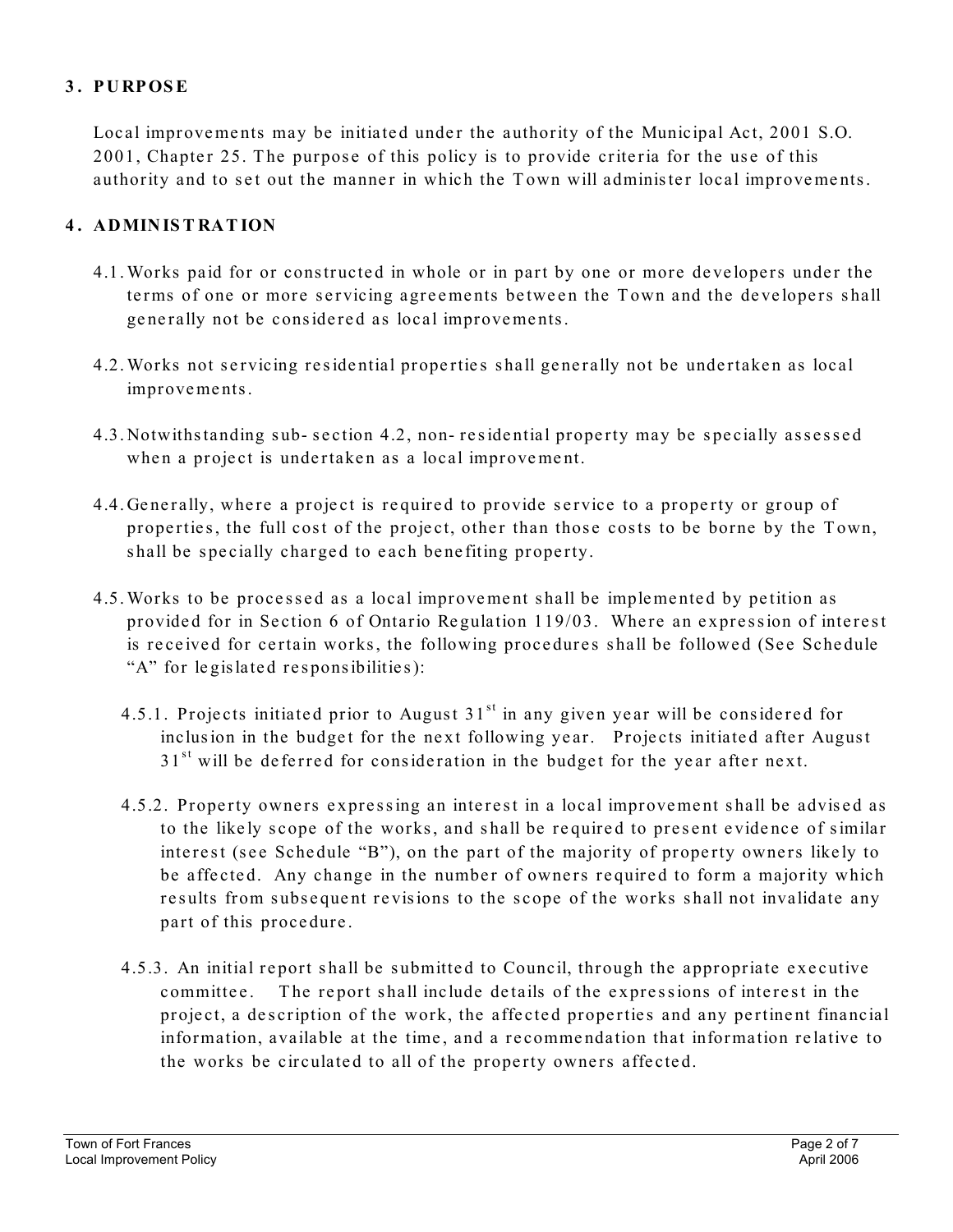4.5.4. Upon Council's approval of the re comme ndation de scribe d in subse ction 4.5.2, a public meeting of the owners of benefiting property shall be scheduled, notice of which shall be sent by regular mail to each owner. The notice under this section shall also include details of the proposed work as provided in report of 4.5.2 and estimates of the amounts to be paid by each property owner. Time shall be of the essence when scheduling the meeting held under this provision.

Each owner shall be provided, either in person at the public meeting or, if not in attendance, by regular mail within seven (7) days of the holding of the public meeting a petition (Schedule "C") that the owner may use to indicate support for, or objection to the work, and which shall include a date , at le ast thirty (30) days from the date of the public meeting, by which a response is required. Only petitions that are received within the specified time period and that meet the requirements of Section 6 of O. Reg. 119/03 will be considered as petitions validly received.

- 4.5.5. No sooner than forty five (45) days after the holding of the public meeting, a final report shall be submitted to the appropriate executive committee with a recommendation as to whether or not the works will proceed, based on the sufficiency of the petition or other written submission, if any.
- 4.5.6. All property owners shall be notified of the decision of Council relative to subsection 4.5.4.
- 4.5.7. Where all or part of the cost of a project is to be recovered through special charges based on the assessed value of the properties in an improvement area, such special charges shall be paid in a like manner for all of the properties in the improvement area and property owners shall have the option to
	- (a) Pay, in part or in whole, the special charge as a lump sum payment.
	- (b) Transfer the special charge, or balance there of, to the tax account as a one-time le vy to be paid similar to taxe s, or
	- (c) Have the special charge, or balance there of, levied in the same manner as taxes over the specified period and at the applicable rate of interest set out by by-law.

Notwithstanding payment options above, the property owner shall have option to pay any or all of the special charge at any time, but shall not exceed the time period as e stablished in (c) above.

- 4.6. Notwithstanding section 4.5, no by- law to undertake a local improvement shall be passed where the Town is not in a position to incur the debts provided for in the by-law.
- 4.7. Nothing shall fetter the discretion of Town Council to choose to proceed or not to proceed with a local improvement project, including section 4.5.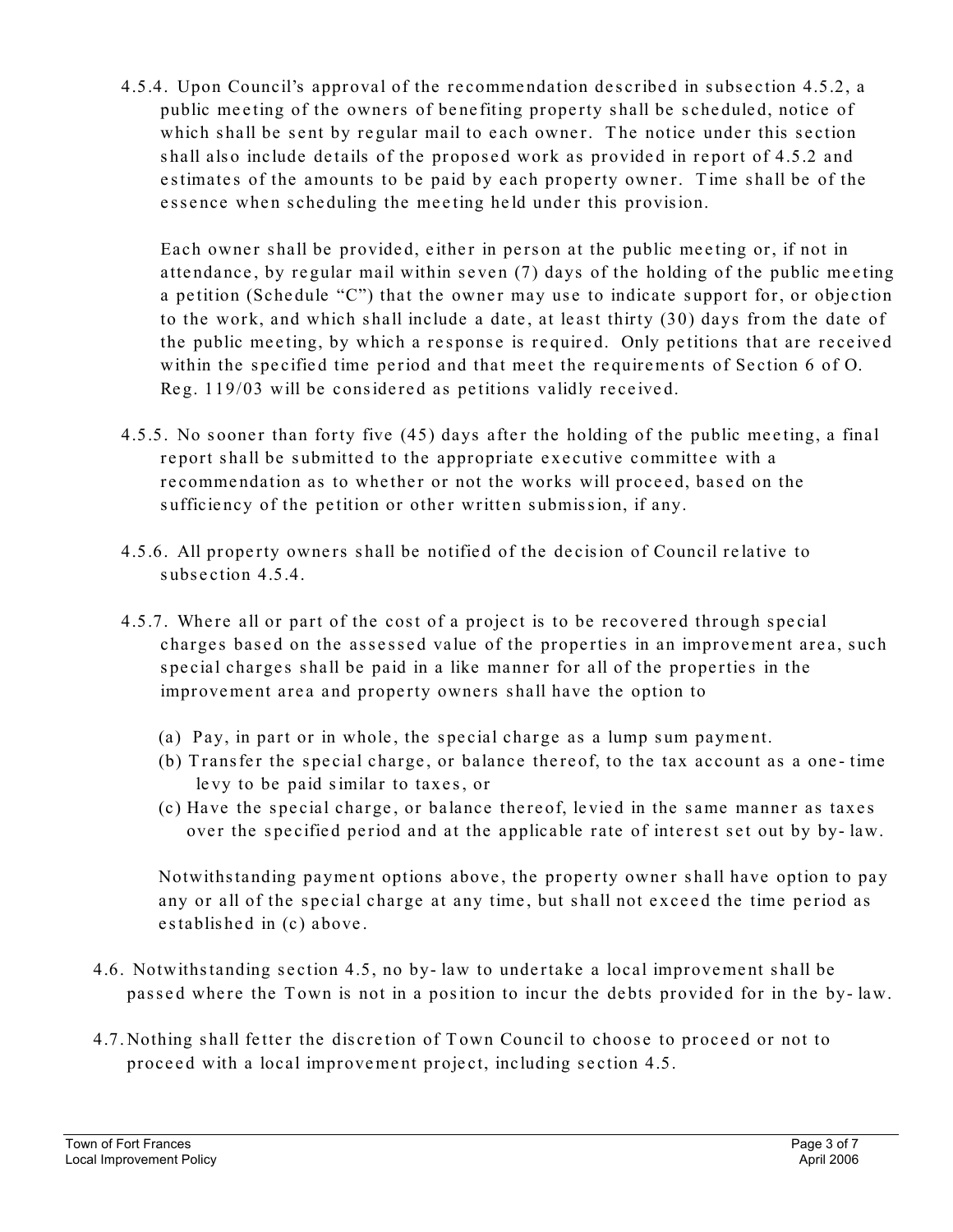# Schedule "A" Local Improvement Policy – Legislative Summary

| <b>REFERENCE</b>                                                                                        |                                                                              |                                                                                                                                                                                                        | <b>TIMING</b>                       | <b>RESPONSIBILIT</b> |
|---------------------------------------------------------------------------------------------------------|------------------------------------------------------------------------------|--------------------------------------------------------------------------------------------------------------------------------------------------------------------------------------------------------|-------------------------------------|----------------------|
| Policy                                                                                                  | 0. Re <sub>g</sub> .<br>119/03                                               | FUNCTION TO BE PERFORMED                                                                                                                                                                               | Y<br>(If applicable)                |                      |
|                                                                                                         |                                                                              | Initiation                                                                                                                                                                                             |                                     |                      |
| Sec. 4.5                                                                                                |                                                                              | Receive expression of Interest, respond to procedural<br>enquiries and distribute expression of interest for completion                                                                                |                                     | Municipal Planner    |
| Sec. 4.5.2.                                                                                             |                                                                              | Coordinate evidence of similar interest from majority of<br>property owners                                                                                                                            |                                     | Municipal Planner    |
|                                                                                                         |                                                                              | Respond to technical enquiries including details of scope of<br>work, likeliness to proceed and other considerations                                                                                   |                                     | O & F                |
| Sec. 4.5.3.                                                                                             |                                                                              | Report to Council through executive committee including<br>information on expression of interest, details of work with<br>costs and recommendation to notify affected property owners                  |                                     | P & D                |
| Sec. 4.5.4.                                                                                             | Notice to property owners of Council decision and schedule<br>public meeting |                                                                                                                                                                                                        |                                     | P & D                |
|                                                                                                         |                                                                              | Petition form provided to each property owner                                                                                                                                                          | 7 days of<br>meeting                |                      |
|                                                                                                         |                                                                              | Prior to Work                                                                                                                                                                                          |                                     |                      |
|                                                                                                         | Sec. $6(1)$                                                                  | Petition in favour of work to be signed by 2/3 of property<br>owners representing at least 1/2 of value of lots and shall<br>include description of lot owned by each petitioner by<br>assessment roll | At least 30<br>days from<br>date of | Property Owners      |
|                                                                                                         | Sec. $6(2)$                                                                  | Petition against work to be signed by majority of owners<br>representing at least 1/2 of value of lots                                                                                                 | public<br>meeting                   |                      |
|                                                                                                         | Sec. 7 $(1)$                                                                 | Petition for or against work to be filed with Clerk                                                                                                                                                    |                                     | Clerk                |
|                                                                                                         | Sec. 7 $(4)$                                                                 | Determination of value of lots if value cannot be obtained from<br>assessment roll.                                                                                                                    |                                     | Clerk                |
| Sufficiency of petition for or against work to be determined<br>Sec. 7 $(2)$<br>and certified by Clerk. |                                                                              |                                                                                                                                                                                                        | Clerk                               |                      |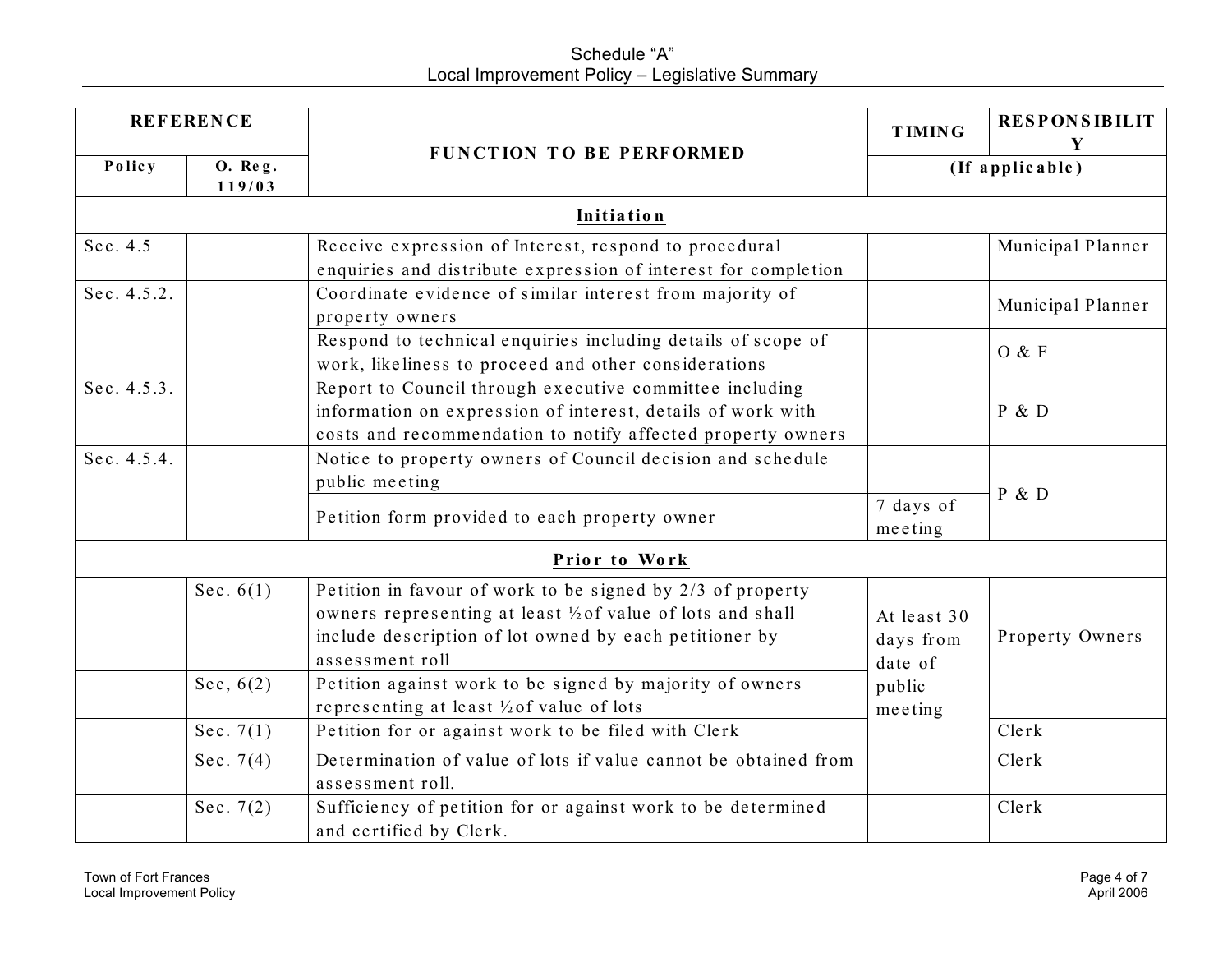Schedule "A" Local Improvement Policy – Legislative Summary

|                             | Sec. 12, 15<br>& 16 | Determination of municipal share of costs as legislated                                                                                                       | O & F                     |
|-----------------------------|---------------------|---------------------------------------------------------------------------------------------------------------------------------------------------------------|---------------------------|
| Sec. 4.5.5.                 |                     | Report to Council through executive committee with<br>recommendation based on sufficiency of petition                                                         | P & D                     |
| Sec. 4.5.6.                 |                     | Notice of decision to proceed to affected owners                                                                                                              | P & D                     |
|                             | Sec. $2(2)$         | Notice of Intent to pass by-law to authorize local improvement                                                                                                | P & D                     |
|                             | Sec. $2(1)$         | By-Law authorizing work as local improvement                                                                                                                  | P & D                     |
|                             | Sec. 19             | Preparation of local improvement roll                                                                                                                         | Treasurer                 |
|                             |                     | After work completed / before special charge imposed                                                                                                          |                           |
|                             | Sec. $20(1)$        | Date for Court of Revision to be determined                                                                                                                   | P & D                     |
|                             | Sec. $20(2)$        | Notice of Court of Revision to all affected property owners                                                                                                   | P & D                     |
|                             | Sec. $20(5)$        | Owner may file objection to special charge no later than seven<br>(7) days before hearing                                                                     | Filed with Clerk          |
|                             | Sec. $20(6)$        | Municipality can revise roll by filing proposed revision not<br>later than seven (7) days before hearing                                                      | Filed with Clerk          |
|                             | Sec. $20(7)$        | Local improvement roll certified without Court of Revision<br>hearing if no objection or revision received.                                                   | Treasurer                 |
|                             | Sec. $21(1)$        | Preparation and certification of statement of actual costs                                                                                                    | Engineer and<br>Treasurer |
|                             | Sec. 22             | Local improvement roll and statement of costs available in<br>Clerk's Office for viewing prior to hearing and provided to<br>Court of Revision before hearing | Clerk's office            |
|                             | Sec. 28             | Local improvement roll corrected as necessary to give effect<br>to decision of Court of Revision                                                              | Treasurer                 |
|                             | Sec. 28             | Certification of local improvement roll                                                                                                                       | Treasurer                 |
|                             | Sec. 29             | Special Charges By-Law                                                                                                                                        | P & D                     |
| Sec. 4.5.7.                 |                     | Notice to owners of passing of Special charges by-law<br>including certified local improvement roll and payment options                                       | P & D                     |
| Sec. 4.5.7.<br>(b) $\&$ (c) |                     | Special Charges not paid in full as one lump sum added to tax<br>accounts                                                                                     | Treasury                  |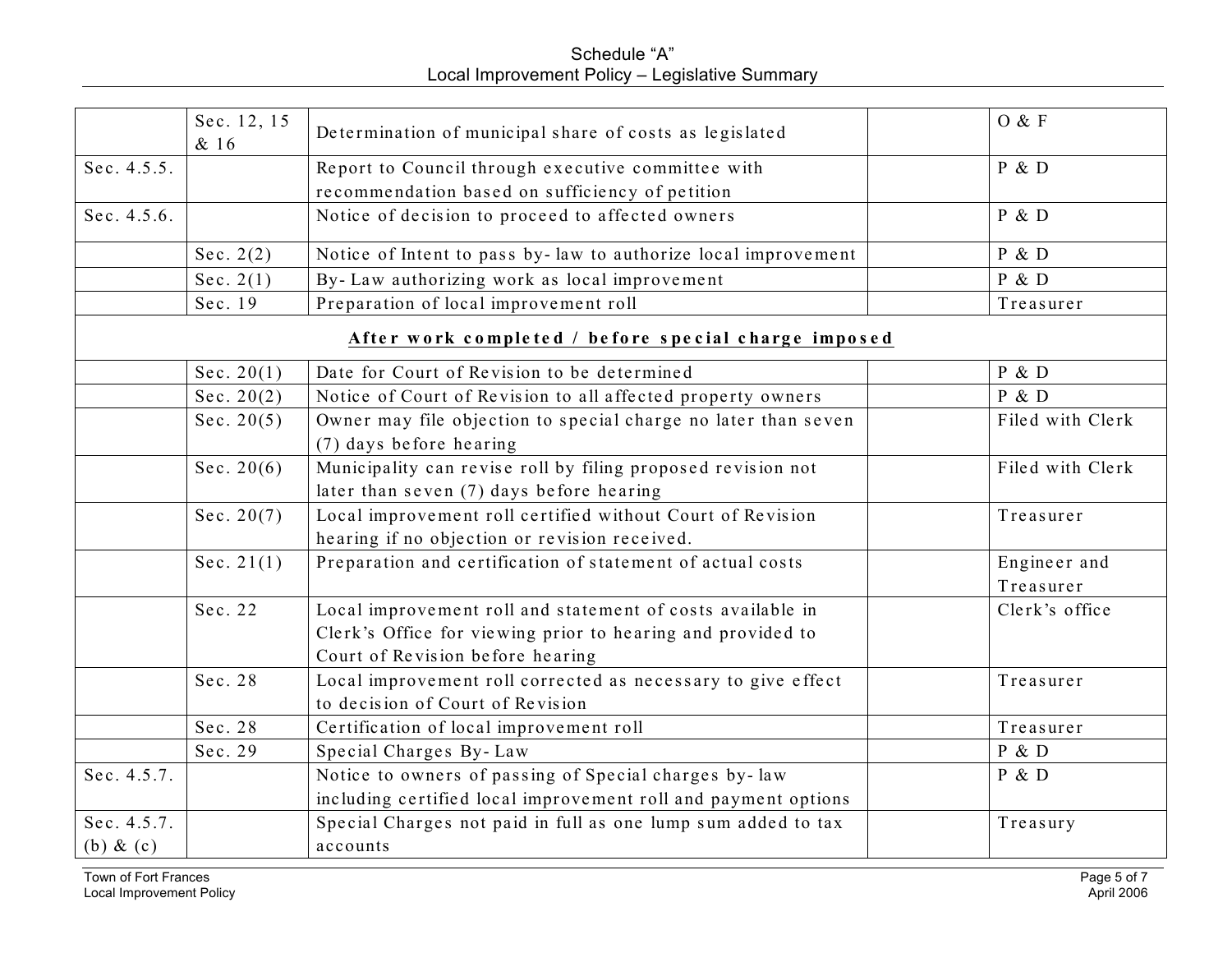#### Schedule "B" Expression of Interest for work as a local improvement

| We, the undersigned owners of property fronting                                                                          | (insert name of street), hereby express to the |
|--------------------------------------------------------------------------------------------------------------------------|------------------------------------------------|
| Council of the Corporation of the Town of Fort Frances, our interest in undertaking the following work as a local        |                                                |
| improvement. In signing this expression of interest, we acknowledge that should the work be undertaken, a special charge |                                                |
| pursuant to Ontario Regulation 119/03 and this policy may be imposed. The work requested to be undertaken is as follows: |                                                |

| Address of<br>Property | Name of Owner (printed) | Contact Ph. # | Owner Signature | Date Signed |
|------------------------|-------------------------|---------------|-----------------|-------------|
|                        |                         |               |                 |             |
|                        |                         |               |                 |             |
|                        |                         |               |                 |             |
|                        |                         |               |                 |             |
|                        |                         |               |                 |             |
|                        |                         |               |                 |             |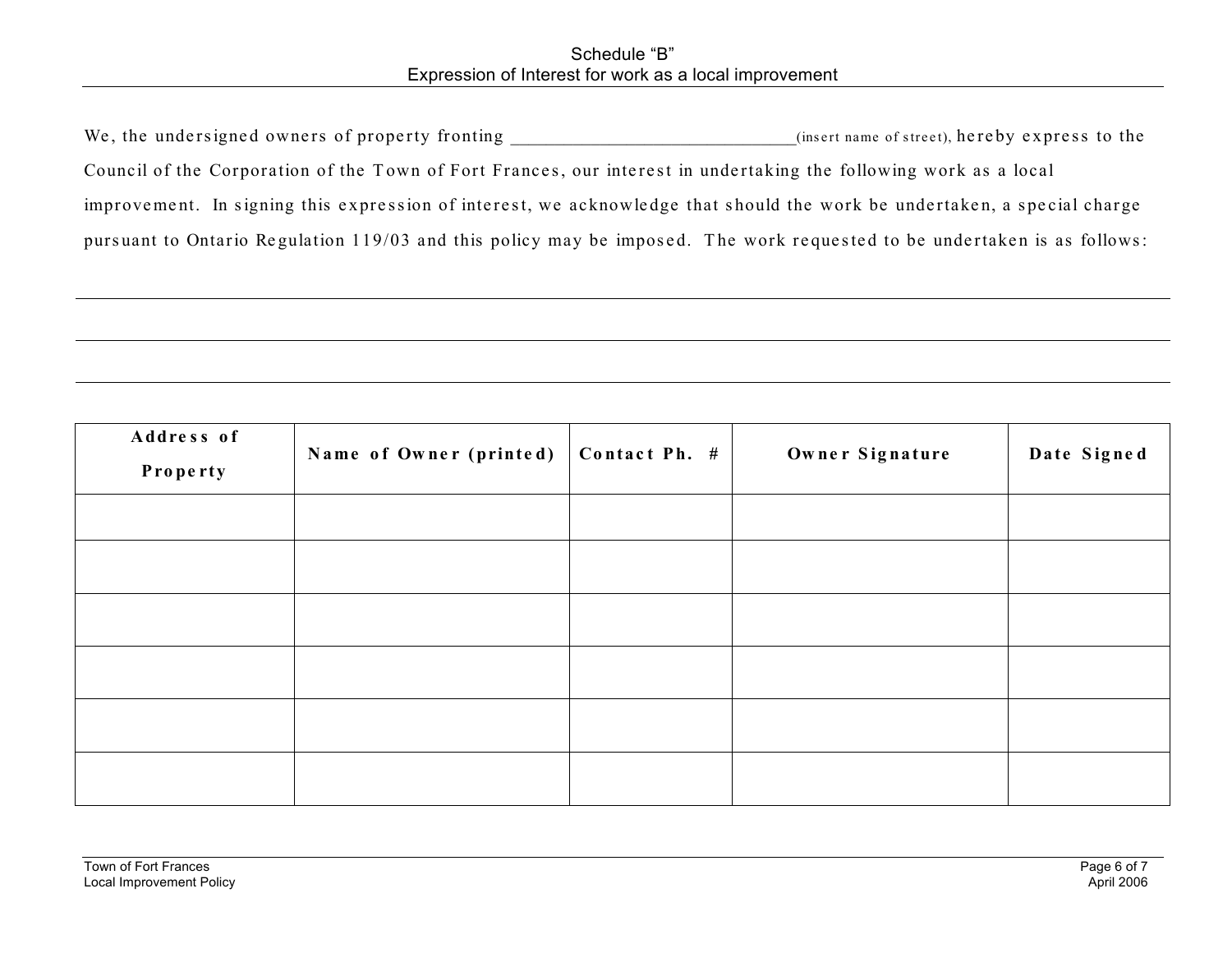#### Schedule "B" Expression of Interest for work as a local improvement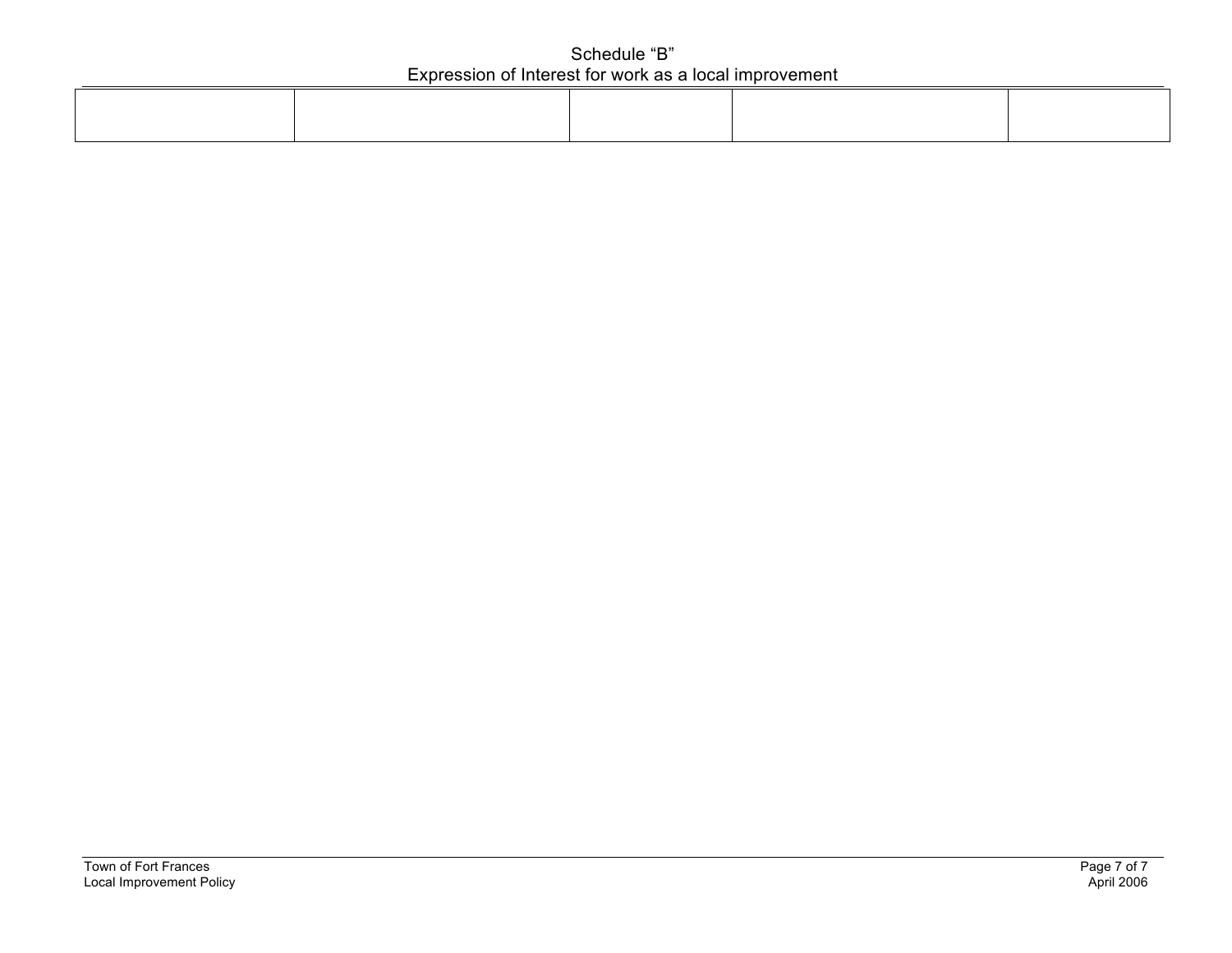#### Schedule "C" Local Improvement – Petition (O. Reg. 119/03 Sec 6)

This Petition\* is filed pursuant to Section 6 of O. Reg. 119/03 and is intended to convey that as evidenced by the signatures below, the affected owners to the work are in favour of  $\Box$  or opposed to  $2$   $\Box$  the work proposed to be undertaken as a local improvement, specifically **example 2** and  $\overline{a}$  and  $\overline{b}$  and  $\overline{c}$  and  $\overline{d}$  and  $\overline{d}$  and  $\overline{d}$  and  $\overline{d}$  and  $\overline{d}$  and  $\overline{d}$  and  $\overline{d}$  and  $\overline{d}$  and  $\overline{d}$  and  $\overline{d}$  and  $\overline{d}$  and  $\overline{d}$  an

| Property<br><b>Address</b> | Owner (printed) | Owner Signature | Date Signed |
|----------------------------|-----------------|-----------------|-------------|
|                            |                 |                 |             |
|                            |                 |                 |             |
|                            |                 |                 |             |
|                            |                 |                 |             |
|                            |                 |                 |             |
|                            |                 |                 |             |
|                            |                 |                 |             |
|                            |                 |                 |             |
|                            |                 |                 |             |
|                            |                 |                 |             |
|                            |                 |                 |             |

 $1$  A petition in favour of undertaking a work as a local improvement must be signed by at least 2/3 of the owners representing at least  $\frac{1}{2}$  of the value of the lots liable to be specifically charged for the work. O. Reg. 119/03, s. 6(1)

 $2$  A petition against undertaking a work as a local improvement must be signed by at least a majority of the owners representing at least  $\frac{1}{2}$  of the value of the lots liable to be specially charged for the work. O. Reg. 119/03, s. 6(2)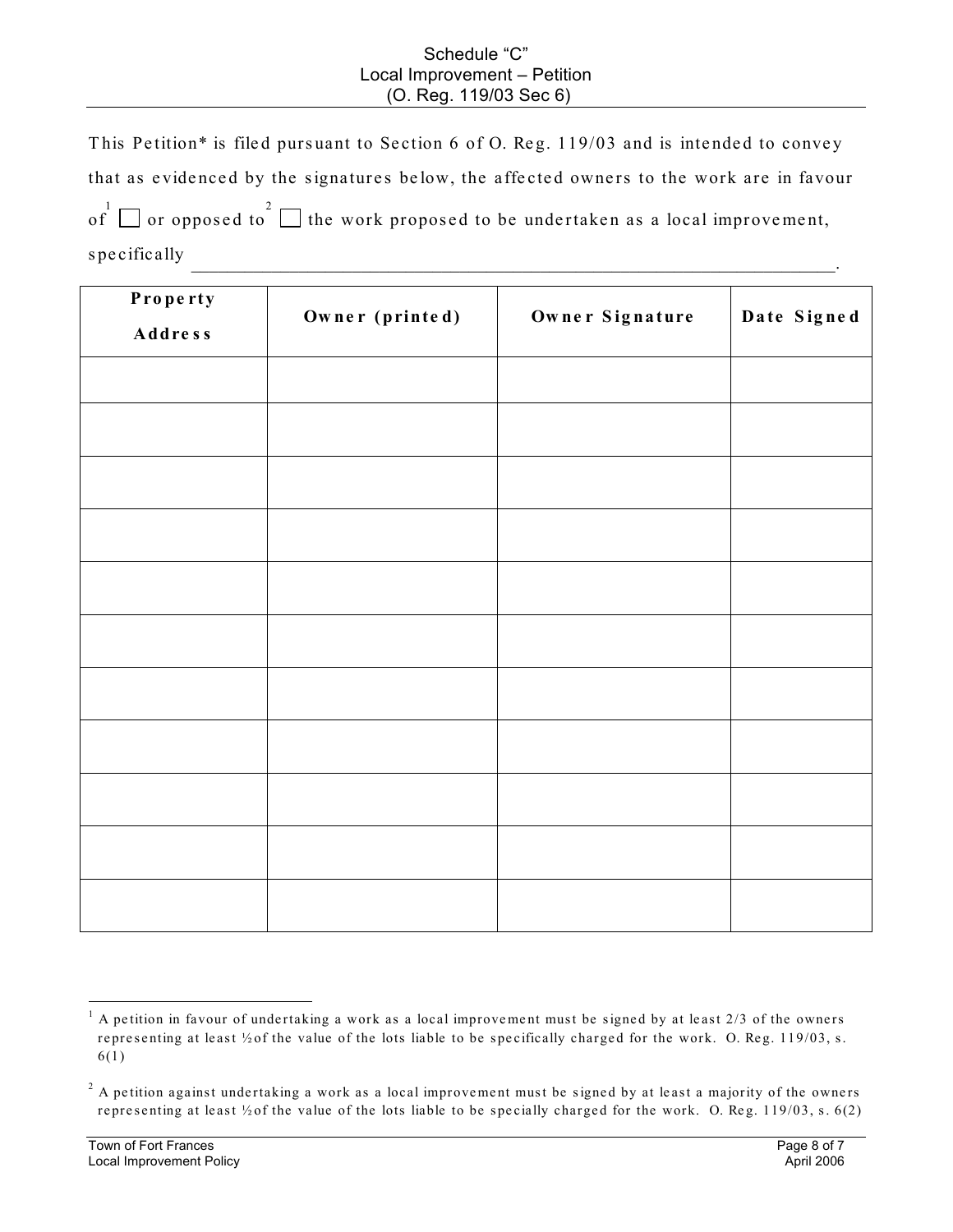#### Schedule "C" Local Improvement – Petition (O. Reg. 119/03 Sec 6)

\*Note\* – Use of this form is not mandatory. All written submissions received by the deadline will be accepted.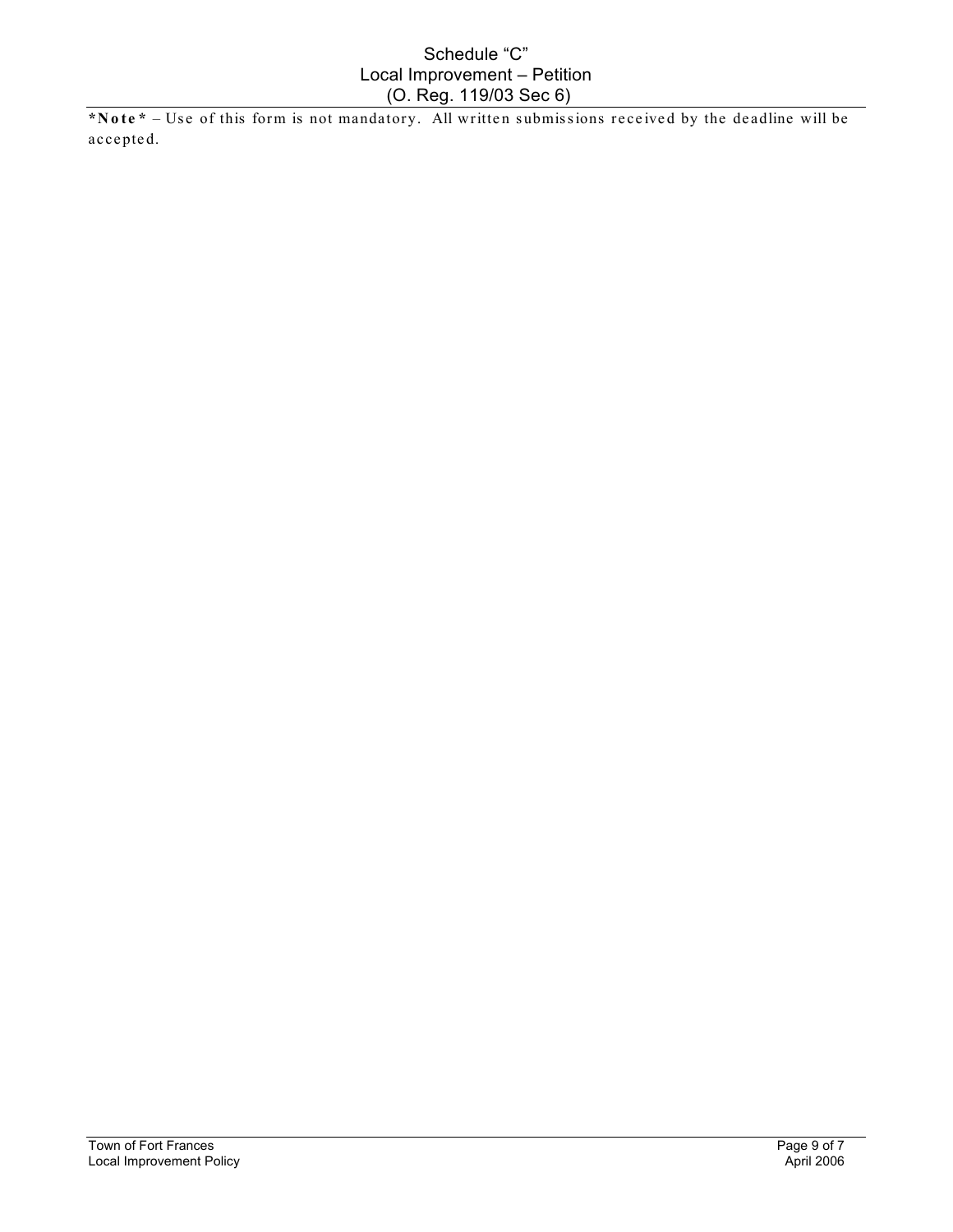The following is intended as a supplement to the Local Improvement Policy for the purpose of clarifying the roles and responsibilities of those involved in the local improvement process. Specifically, it will be the responsibility of:

## **I. Council**

- a. to approve this policy and any amendments or exceptions thereto;
- b. to receive all valid expressions of interest for local improvement projects;
- c. to consider all valid petitions for local improvement projects;
- d. to approve bylaws authorizing the construction, asse ssme nt and financing of local improvement project(s);
- e. to approve special charges by-law following completion of work.

## **II. Exe cutive Committe e**

- a. Planning and De ve lopme nt
	- i. to consider and make recommendations to Council on expression of interest received, petitions, financing requests and all other matters related to local improvements;
	- ii. to consider and make recommendation on amendments or exceptions to this policy, with input from Operations and Facilities Executive Committee;
	- iii. to consider and make recommendation to proceed with proposed project based on sufficiency of petition;
	- iv. to consider and make recommendations to Council on Special Charges By-Law;

#### b. Operations and Facilities

- i. To make recommendation to Council on other capital projects appropriate for consideration in conjunction with proposed local improvement project;
- ii. to provide input on amendments or exceptions to this policy;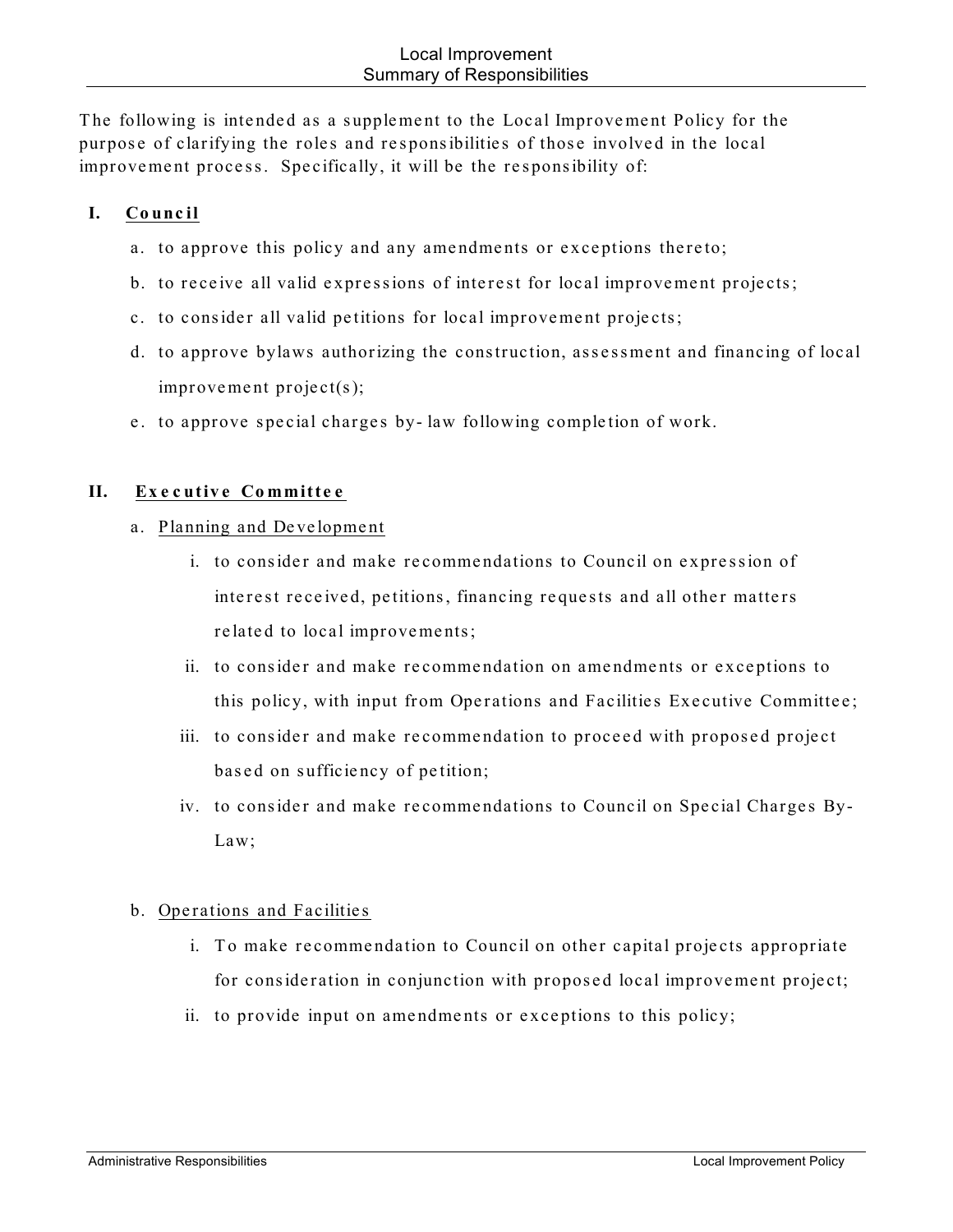## c. Administration and Finance

i. To consider financing options for municipal share of costs associated with work done as local improvement project (if necessary);

## **III. Munic ipal Planne r**

- a. To coordinate and administer this policy and the local improvement process, commencing with responding to initial enquiry and dissemination of expression of interest from majority of property owners;
- b. To forward expression of interest to Manager of Operations and Facilities
- c. To prepare report to Council including information of proposed project, detailed costs, etc. and recommendation to notify property owners;
- d. Upon referral of expression of interest, to schedule public meeting, and notify all affected property owners, including all pertinent information on proposed project;
- e. To attend public meeting;
- f. To provide Petition to all affected owners within seven days of public meeting;
- g. To prepare any reports required for the by-laws authorizing the work, the financing of the work, or the implementation of special charges;
- h. To schedule Court of Revision Hearing and notify property owners of date;
- i. To prepare and distribute agenda to Court of Revision members;
- j. To attend Court of Revision Hearing;
- k. To prepare Special Charges By-Law for consideration by Executive Committee;
- l. To notify property owners of passage of Special Charges by-Law, including certified local improvement roll as certified and options for payment.

## **IV. Cle rk**

- a. To receive Petition for or against proposed project;
- b. To determine value of lots if value cannot be obtained from assessment roll;
- c. To determine sufficiency of, and certify Petition if deemed sufficient;
- d. To receive objections to special charge from property owners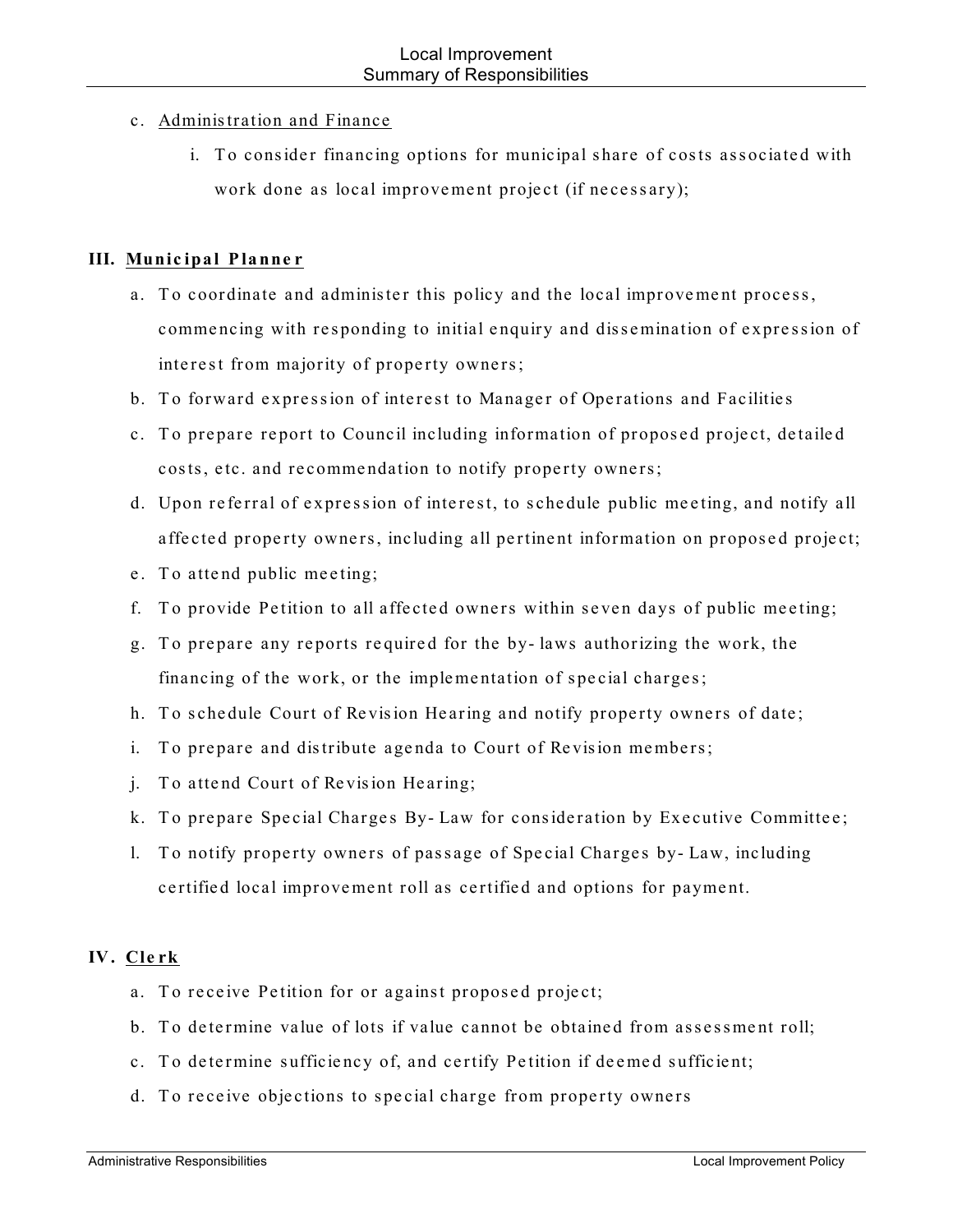e. To provide local improvement roll and statement of costs to Court of Revision He aring and make same available for vie wing prior to.

### **V . Tre as ure r**

- a. To attend public meeting;
- b. To prepare local improvement roll;
- c. To receive notification of any objections and to certify local improvement roll if re quire d;
- d. To ensure cost of work proposed does not exceed debt limit of the Town and to notify Municipal Planner for inclusion in appropriate report;
- e. To prepare and certify, along with the Engineer, a statement of actual costs of the work (comprising of calculation of municipal share of costs and recoverable costs for collection of local improvement);
- f. To participate with the Treasurer to include municipal share of costs and any associated capital works in budget process, if applicable;
- g. To attend Court of Revision Hearing;
- h. To correct local improvement roll as necessary to give effect to decisions of Court of Revision;
- i. To certify local improvement roll as final and provide same to the Municipal Planner;
- j. To control the collection, prepayment and commutation of all local improvement spe cial charge s.

## **VI. Manag e r o f Ope ratio ns and Fac ilitie s**

- a. Following notification of expression of interest, to prepare cost estimate for work and provide same to Municipal Planner;
- b. To respond to technical enquiries about the works, including the like liness and timing of work in association to the budget / tendering process;